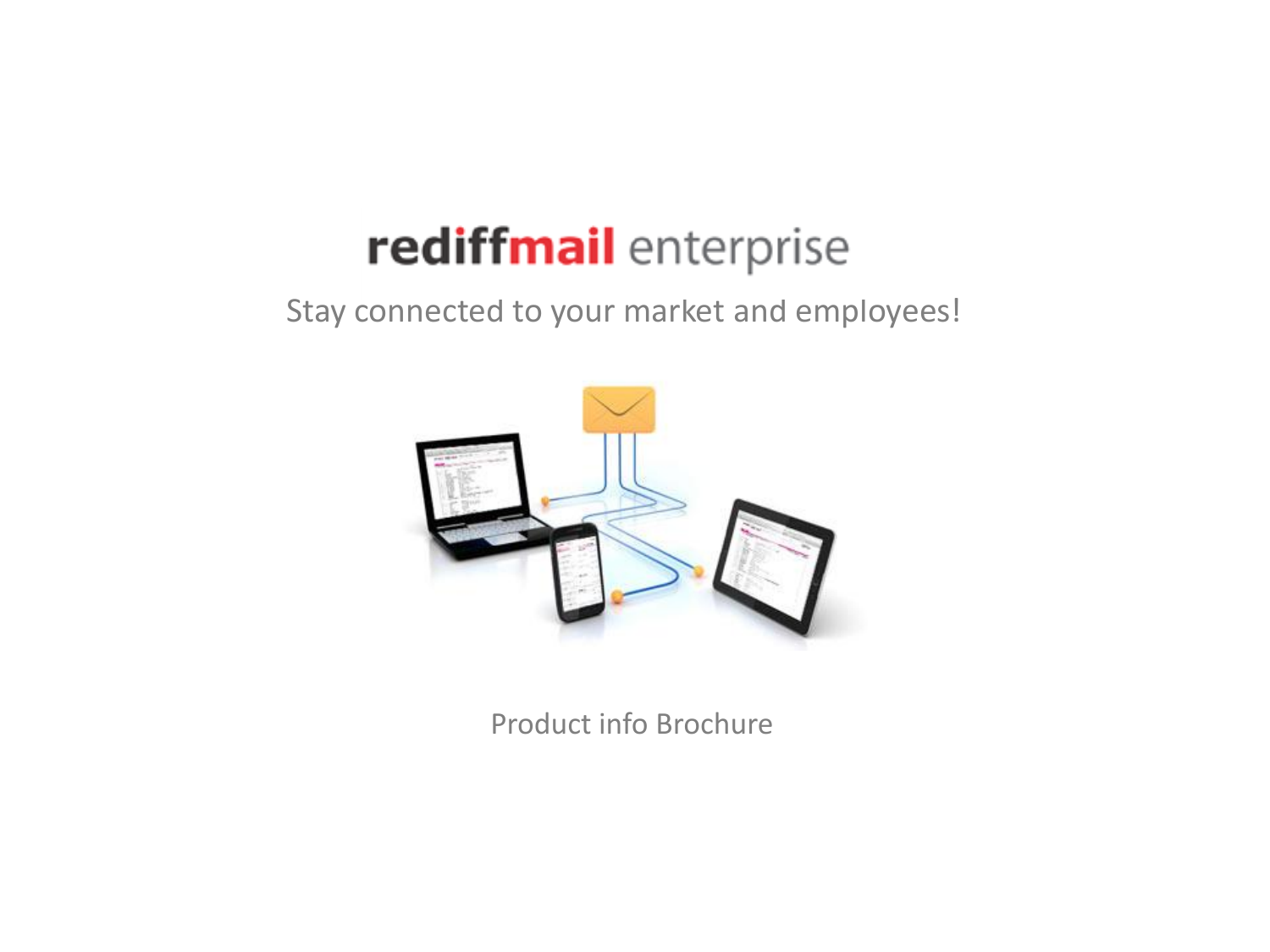### **CONTENTS**

- About us
- Awards & Customers
- Testimonials
- Email for company with less than 50 employees
- Contact us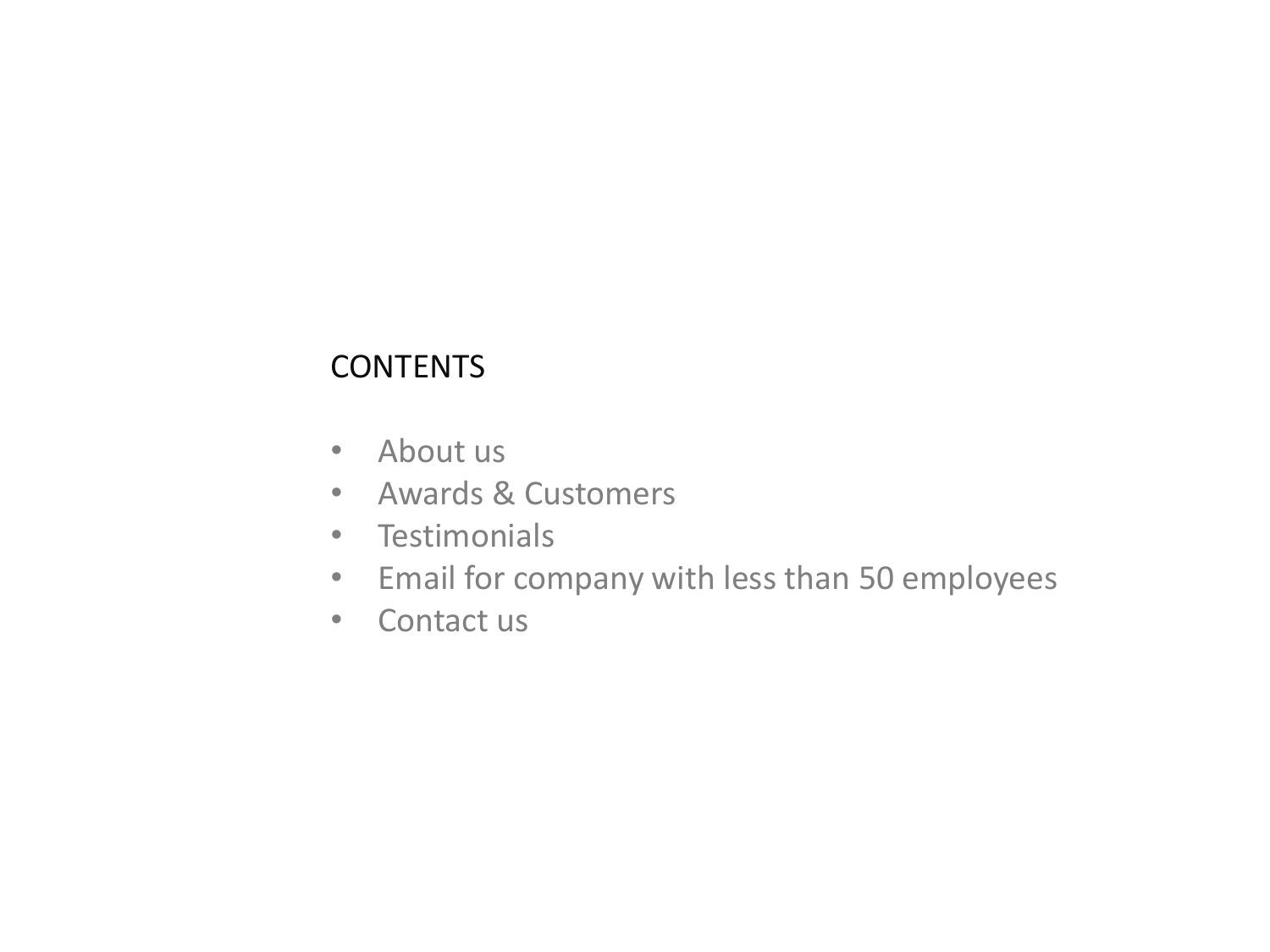## About Rediffmail Enterprise

**Rediff.com is India's No.1 Internet Portal. 20 MM unique users worldwide**

**NASDAQ** 



1st India Member

**96+ Mn**

Listed (RDF) MESSAGING MALWARE MOBILE Registered users

### **DoT**

(Govt. of India) Committees

**> 15 years**  Mailing Experience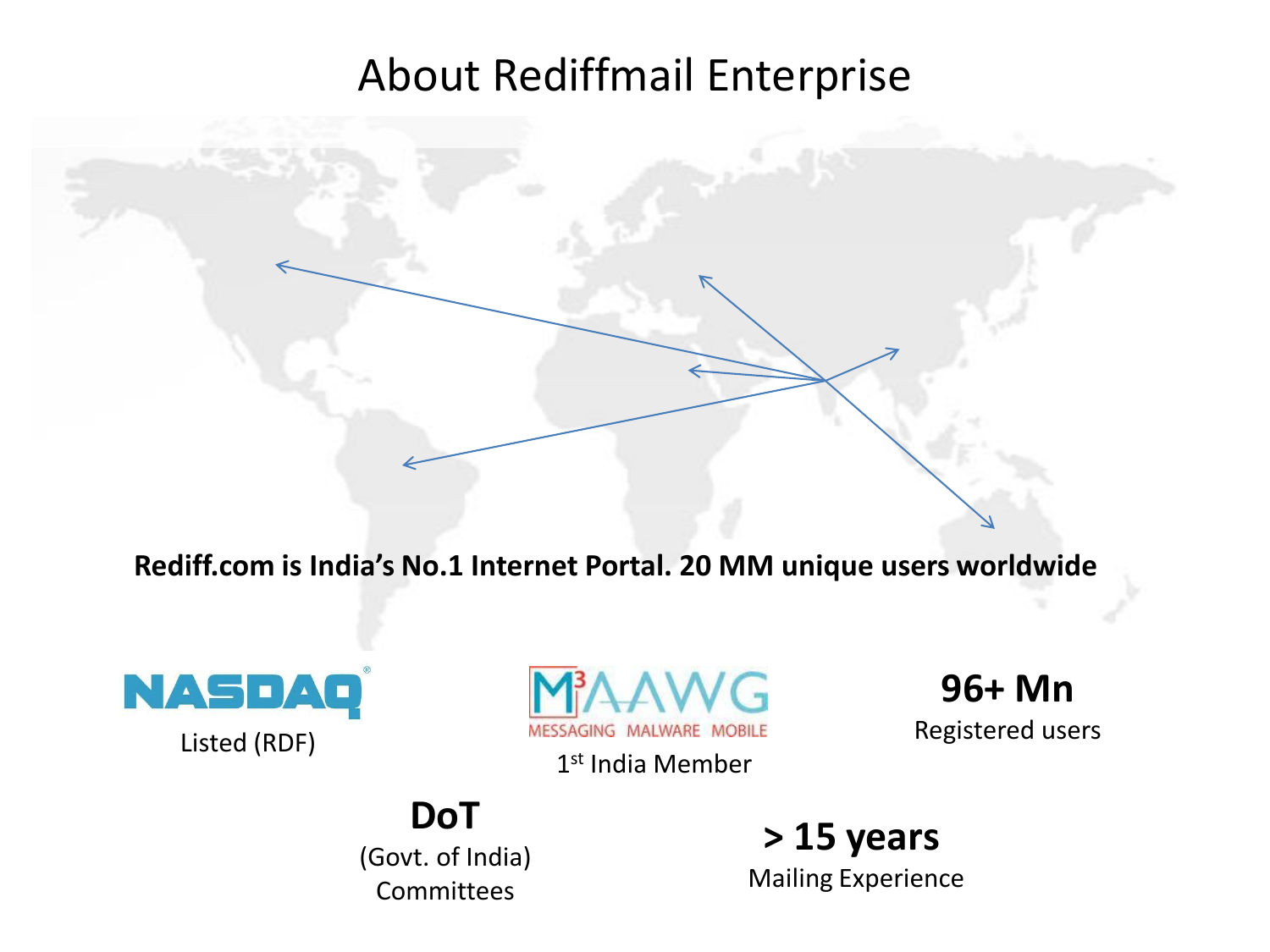## Award winning Cloud email service



Big Data Innovation Award for Best Enterprise Email - 2013



CIOs Choice Award for Best Enterprise Email - 2014

## Our customer are 500+ Top company's CIOs & IT Managers

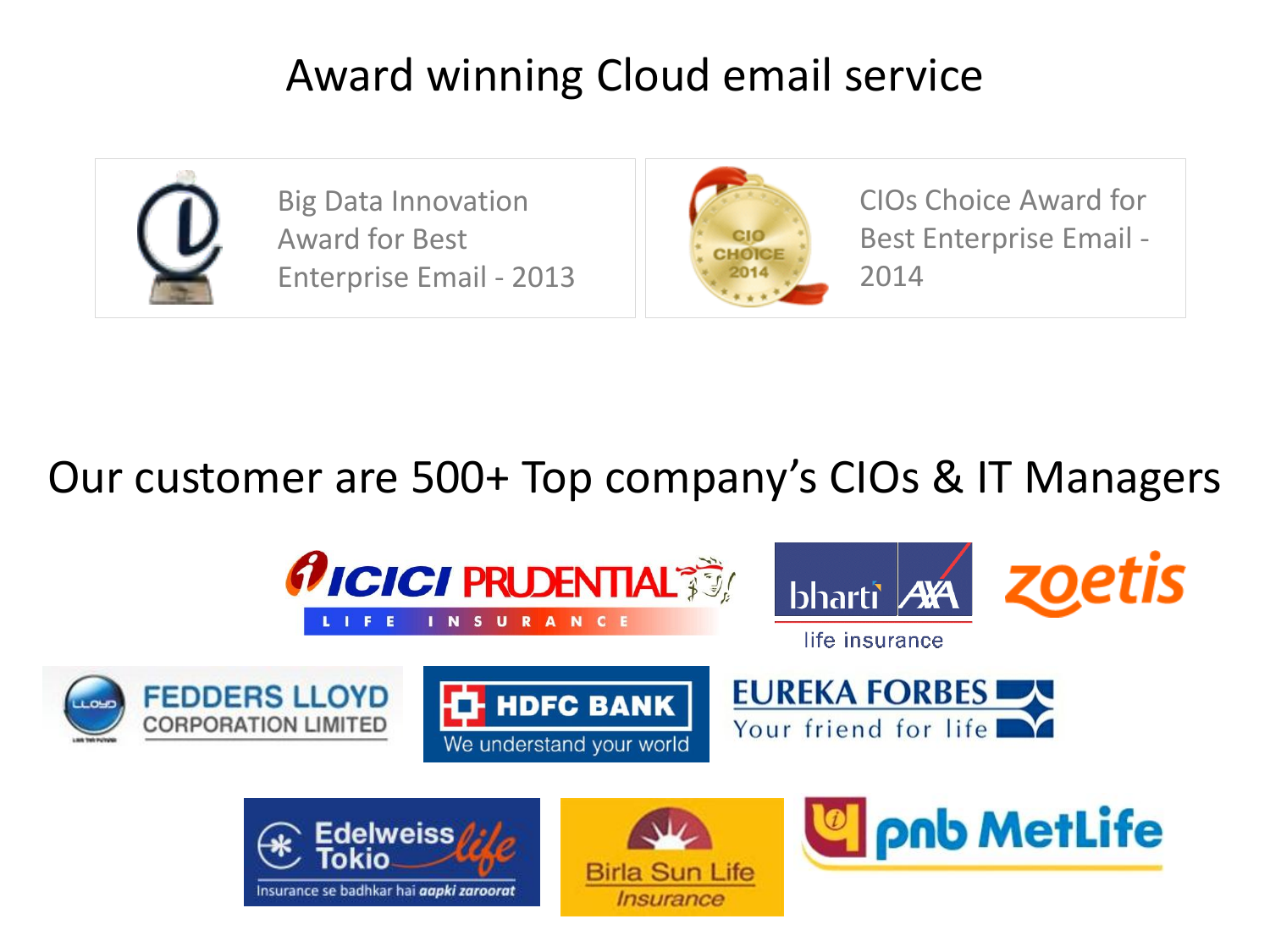## What our customers say…





" Rediff's email solution is pretty good and **reliable**. We are also pleased with the **quality of support** provided by the team at Rediff. "

Prasad VP, Ops & Tech Vistaar Financial





"We subscribed for Rediff enterprise mailing solution after **migrating from Zimbra Exchange.**  We're glad to mention that Rediff's Enterprise mailing solution has benefit our organization with **advanced features**  like Mobile client, Bulk IDs management and Attachment restrictions etc. We **highly recommend** Rediff Enterprise Mailing Solution"

zulquar IT Manager CeaseFire





"Rediff's efficient services with **prompt support and state of the art features**, has provided **trouble free email environment** in our organization. Today we have keepitonn.com and ebellfashions.com runnin g on Rediff Mailing Solution platform. **Highly recommendable** mailing solution for Corporates."

Sandip IT Manager System Admin

**Z.COM** 



"**Coming from QLC,** We evaluated many services and we are very delighted to select Rediff.com. Their **100% mail delivery, advance anti-spam, antivirus, and complete mail sync** across different devices has proved them a must-have Corporate mailing service provider. We **highly recommend**  them to all those looking for a **stable and efficient**  mail environment."

Sanjeev IT Manager D.Pauls Travel & Tours

99 gokaldas exports ltd.



"We have **been with Rediff from past two years**. We're **very happy with Rediff's customer support**. They have been **very prompt** to any of our queries."

Yatendra Head- Info Tech Gokaldas Exports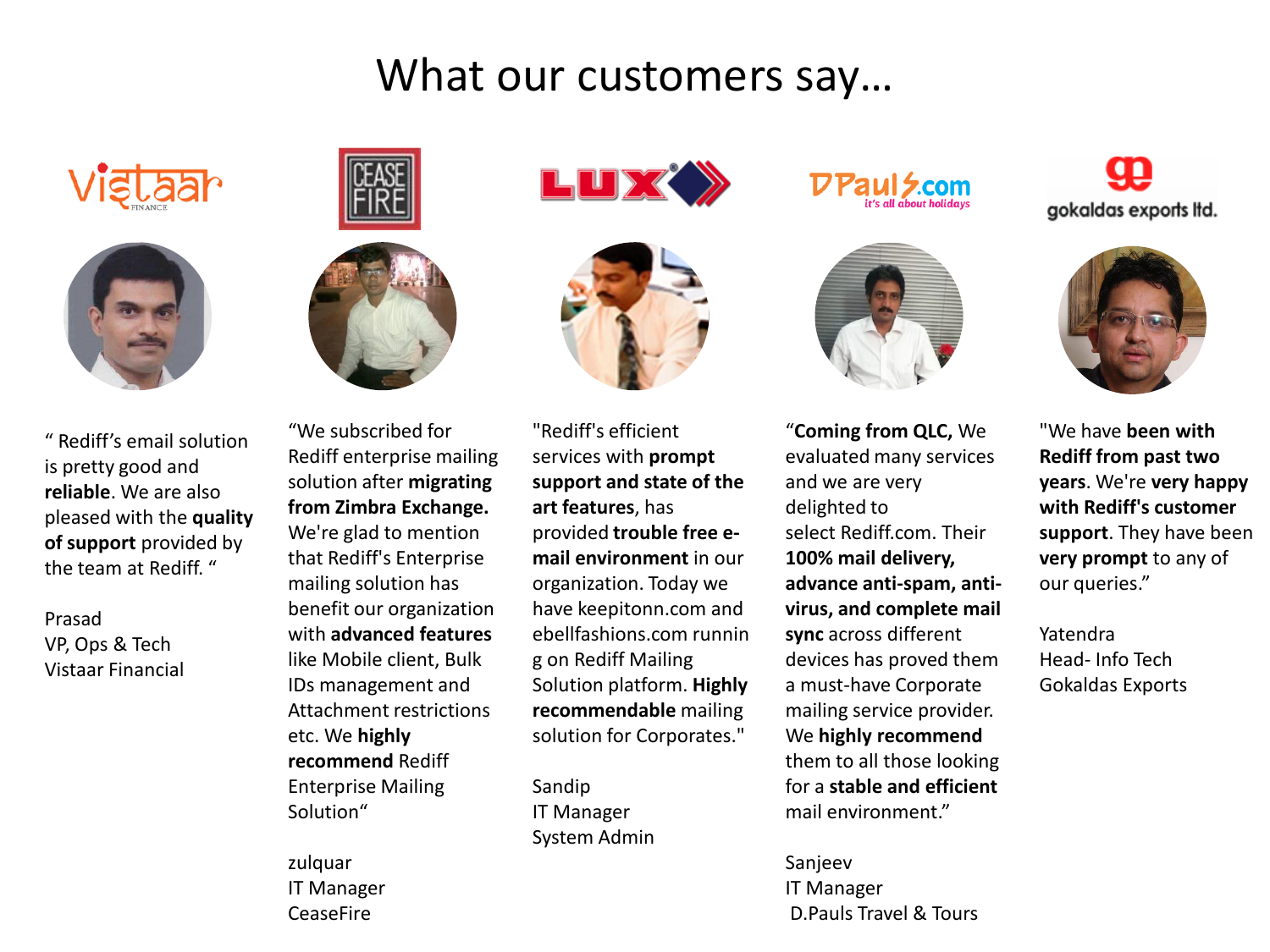## The email with everything your business needs!



**5 page Website with sales enquiry**

**Email App for your mobile**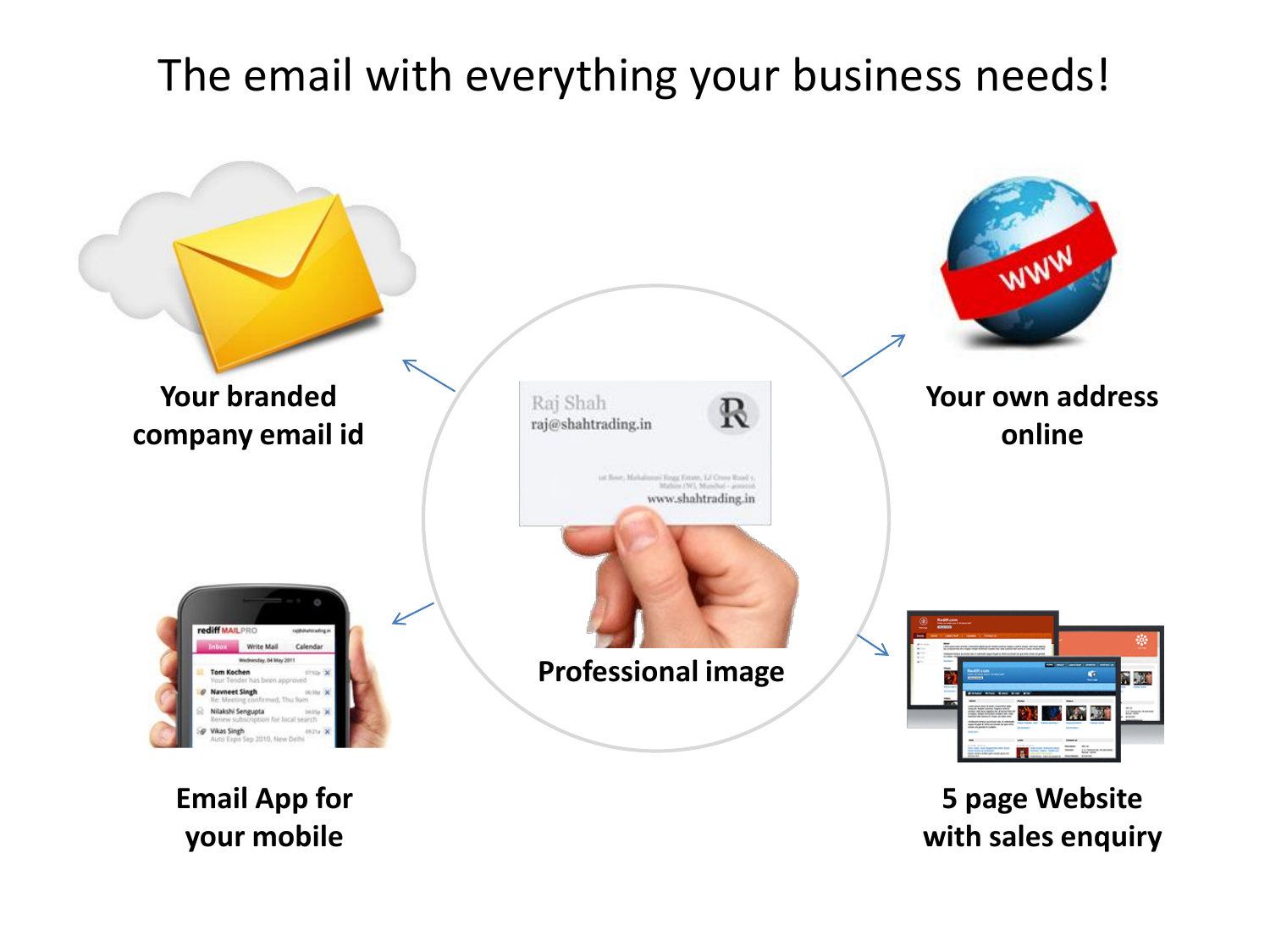## Professional Email for companies



#### **Your company name in your email ID**

- Choose from .com, .in, .co.in and other domain registration options.
- See which domain name best fits your company name.
- Project your brand each time your employees send mail e.g. sales@xyz.com



#### **Seamless access across PC, mobile phone, tablet**

- Mobile app that works on most phones and tablets.
- Get new mail notifications to keep track of business emails.
- Block email access when employees leave organisation.





#### **Easy to use administration controls**

- Your IT administrators need many different tools to protect your company's interest:
- Prevent people outside your network from accessing your email.
- Control what kind of attachments can be sent or received.
- Control additions and deletions to the official Address Book.

#### **Easy to use tools to create your website**

- Thousands of layout options to choose from.
- Showcase your products & services.
- Upload videos & photos of your products.
- Optimised for discovery by search engines.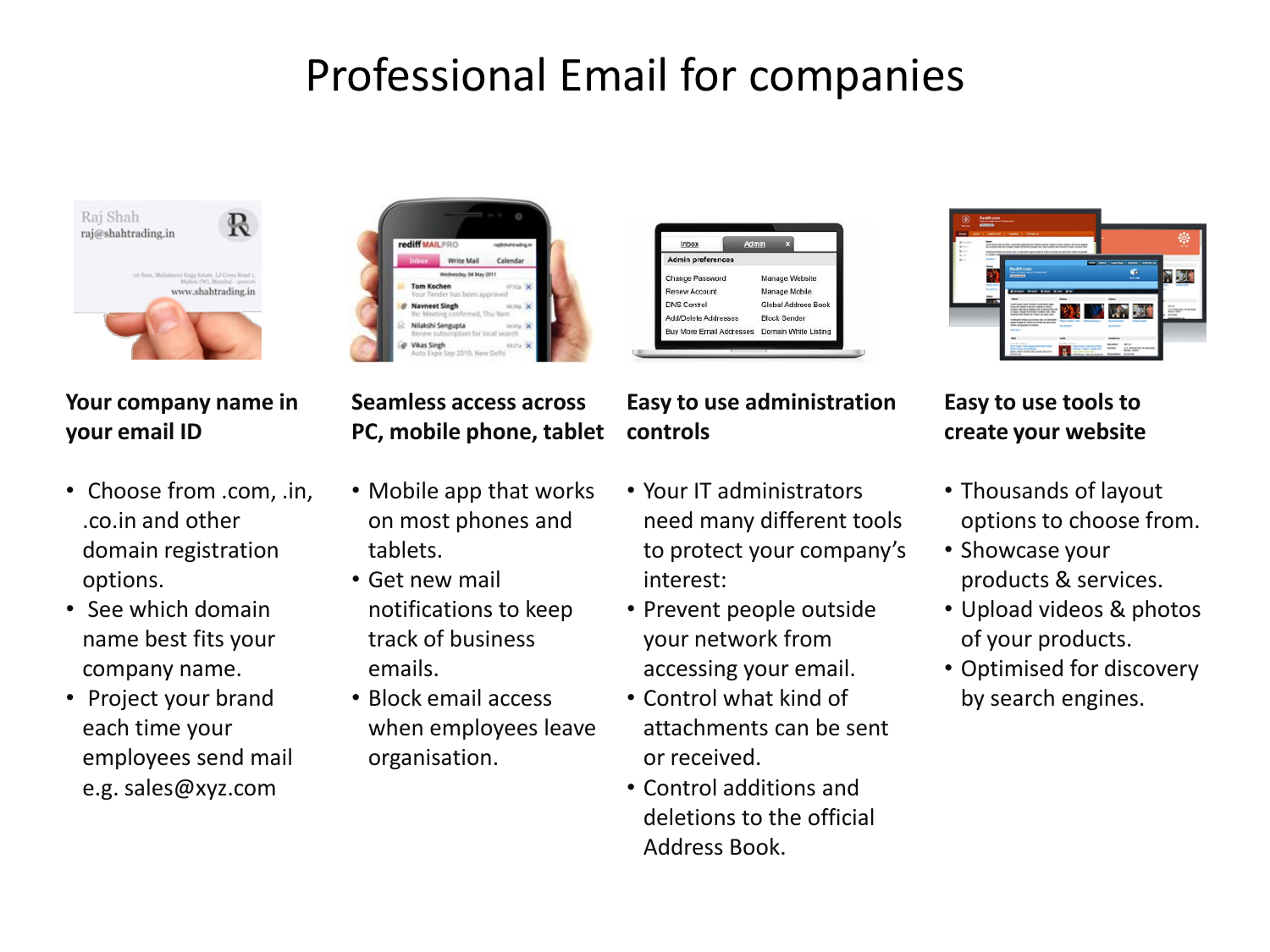### Business Website templates

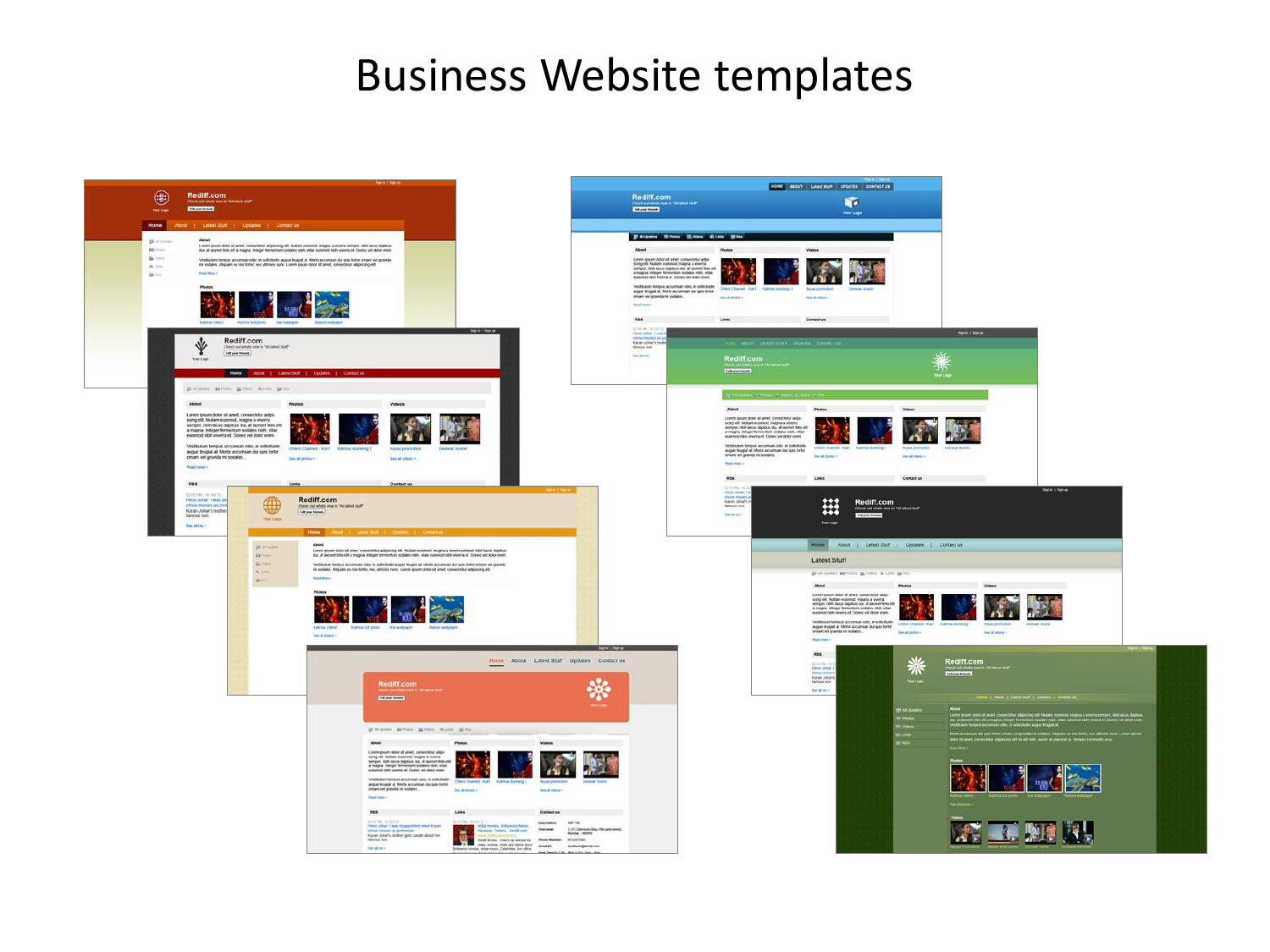## Buying process

- 1. Check the availability of your domain e.g. yourcompanyname.in. If your already have the domain just enter your domain name and proceed.
- 2. Select the email plan that suits your company. Choose up to 50 email IDs of 2 or 5GB each for 1 to 10 years. You can buy additional email anytime later.
- 3. Pay by Credit Card/Debit Card, Internet Banking, Cheque, DD or Cash. Credit /Debit Card and Net banking payments will be activated immediately. Cheque, DD or Cash will be picked up by our courier agent within 3 working days. Within 2 working days after your cheque/dd is realized in our bank or courier agent receives your cash, your account will be activated.
- 4. Setup email, login and create your website. Create the admin account and choose template for website.

Anytime you need any help please feel free to reach out to Online Sales Support team

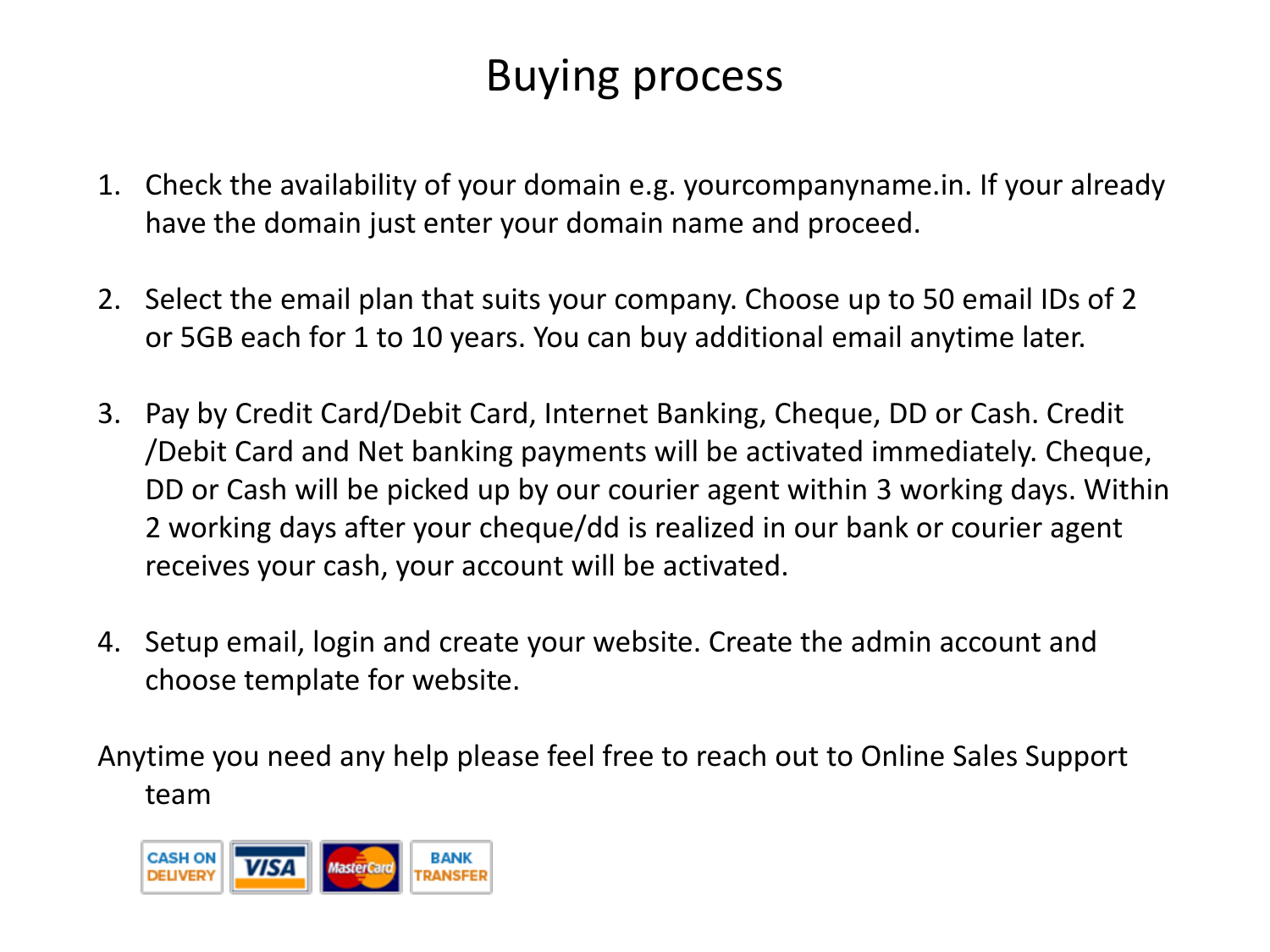## Advantage Rediff

- Home grown enterprise application with over 15 years of mailing experience
- Servicing 96+ Million users on Rediffmail platform and thousands of corporates
- Data and network redundancy with multiple data centers in India to assure 99.9% uptime
- Fully integrated and managed email service with no CAPEX and reduced OPEX
- Flexible mail box sizes and feature variants as per business needs
- Highly secured mailing system with encrypted data transmission and regular security audits
- In built multi layered SPAM and virus protection
- Easy integration with other core applications and unlimited bandwidth and data-transfer
- Dedicated Support Helpdesk with an escalation matrix to ensure help anytime, anywhere.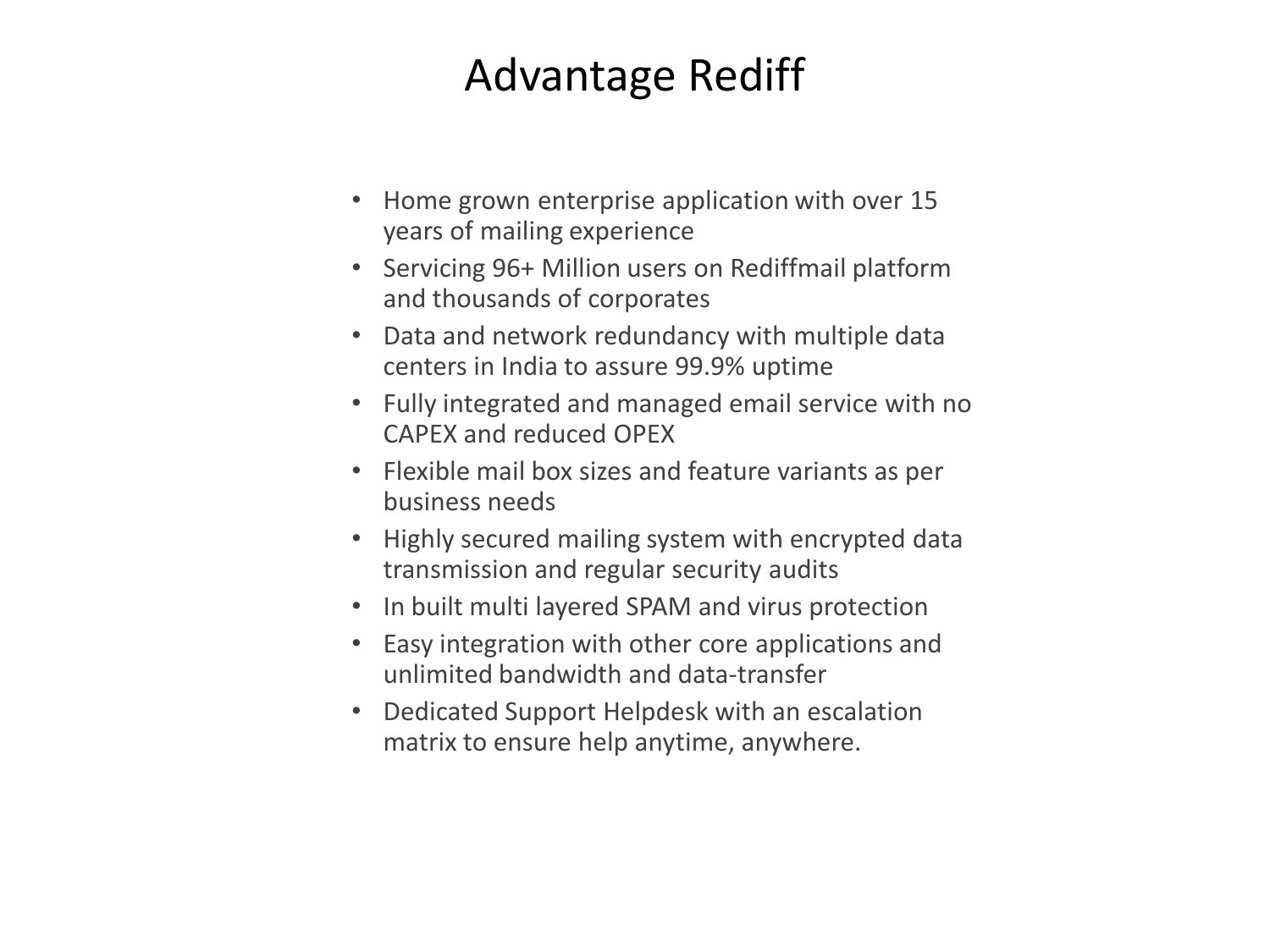## Rediffmail Enterprise